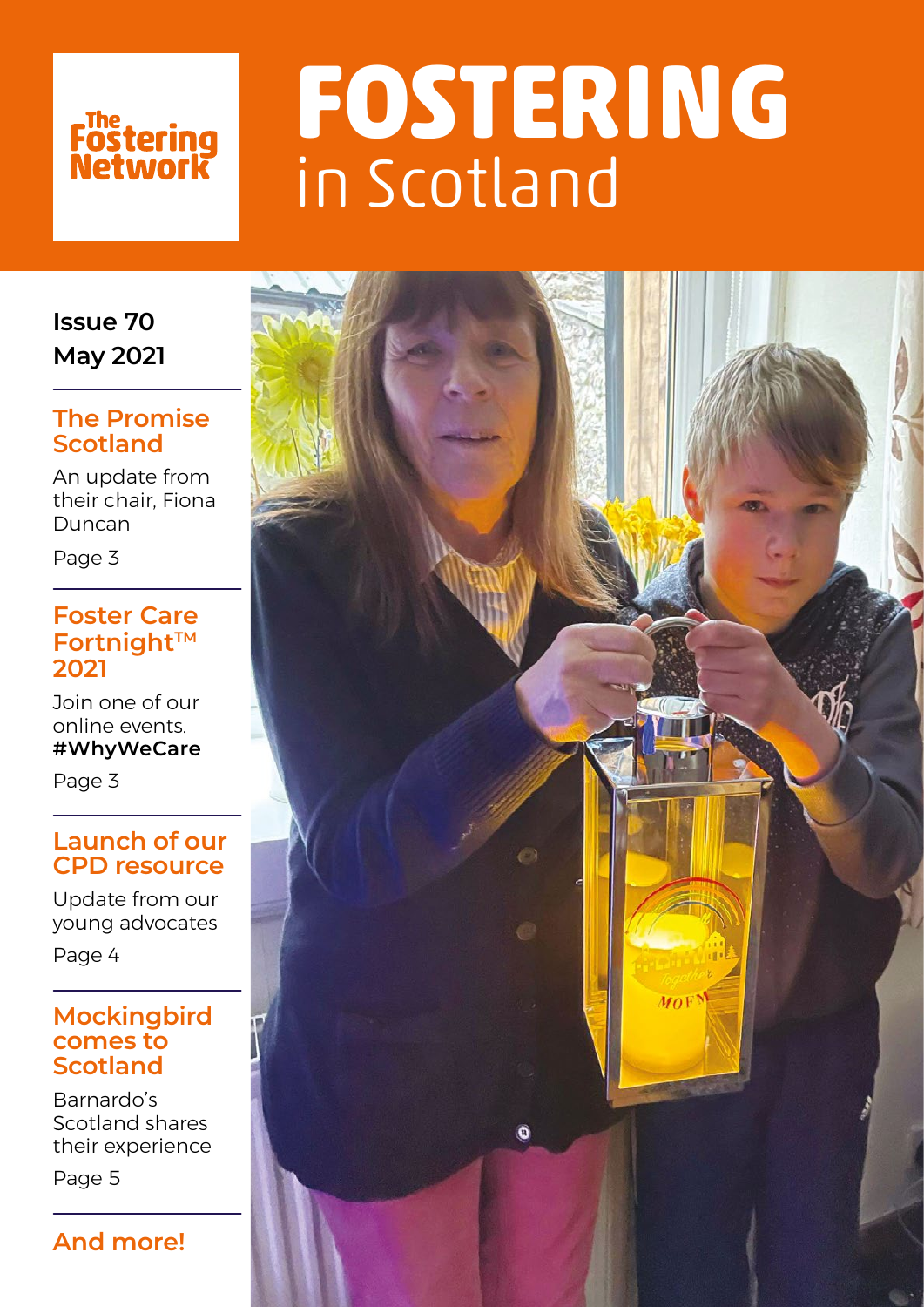**FOSTERING IN SCOTLAND**

 $+ + + + + + +$ 

# Hello everyone





I hope this letter finds you well and looking forward to the summer ahead.

This edition will arrive with you just days before Foster Care Fortnight™, and our theme for 2021 is **#WhyWeCare**. We have an exciting array of online events to celebrate the fortnight, and you can read about what will be happening on page 3.

You will be aware that we have been campaigning for foster carers to be prioritised for the Covid-19 vaccine, along with the social care workforce. We wrote to Jeane Freeman, cabinet secretary, including case studies highlighting the risks foster carers face as part of their role, but were disappointed with the response. We then wrote to the chief medical officer and the director of the Covid-19 vaccine delivery team, but received an equally disappointing response. We would like to thank everyone who took the time to add their voice to the appeal. We are also continuing our campaign to secure national minimum allowances for all foster carers, and you can read about this and our other campaigning work by visiting our website.

On a more positive note, Betty Falconer and her foster son Reuban, shown on our cover photo, have had a busy lockdown in the Scottish Borders. Reuben's school sent a challenge every week which involved exploring the area to find objects including a sun dial, tadpoles, and to

count steps. They achieved an impressive 426 miles in just 17 days! Another foster family shared their experience of a very creative lockdown which you can read about on page 7 – we would love to hear what you have been up to as well.

We will continue to work closely with The Promise in the months ahead, and this will be driven by the new post of implementation manager thanks to recent funding from The Promise Partnership. There is an update on the progress of The Promise by their chair, Fiona Duncan, on page 3.

Finally, I would like to extend a very warm welcome back to Sara Smith who started as our head of operations in January. We are delighted to have her as part of our team again.



Sara Lurie Director for Scotland



## Introductions New head of operations Scotland

Hi I would like to take a moment to introduce myself. My name is Sara Smith and I am the new head of operations for The Fostering Network in Scotland.

A number of foster carers may already know me as I previously worked at The Fostering Network as a project worker on the Fostering Community Champions and Walking Tall projects. I also did some work around disability inclusion and covered this post when our previous operations manager, Sarah McEnhill, was on maternity leave.

I bring to the role 18 years of fostering experience so have a good understanding of foster care and I am fully aware of the vulnerability of foster carers especially during Covid-19.

When not at work I can be found out walking and cycling and love nothing more than wild swimming even if it means breaking the ice!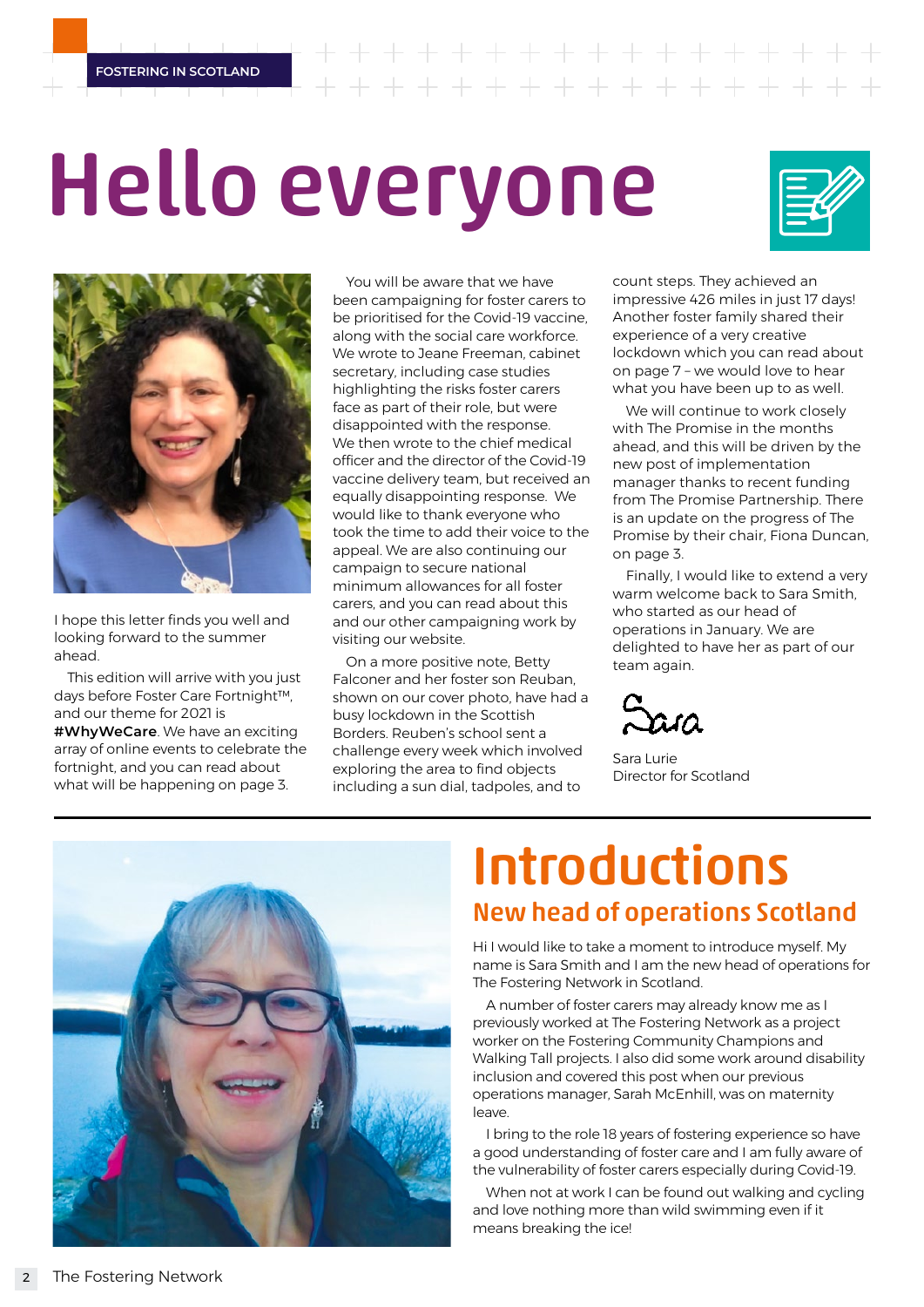## An update from The Promise Scotland

We are pleased to be able to share with you this update from Fiona Duncan, who is now chair of The Promise Scotland. We look forward to working more closely with The Promise in the months and years ahead.

'This is my first column for Fostering in Scotland since becoming chair of The Promise Scotland and you'll be hearing from me regularly in these pages.

'Spring is the season of new growth and The Promise Scotland has seen many green shoots over the past few months. In April, The Promise Scotland transitioned out of Scottish Government and into its permanent home, retaining independence and continuing to drive change. The team has really listened and learned since it was set up in July 2020 and shaped itself in light of that learning.

'The Plan 21-24 was published at the end of March. The Plan is phased across ten years and this first iteration begins with a focus on urgent and immediate changes. These are the things that will have the greatest

impact on the lives of children, young people and their families. One of the most important aspects is properly listening and responding to what children and their families want and need. The Promise Scotland asked organisations across Scotland how they would **#KeepThePromise** and the response was heartening and full of hope. Over a 100 organisations responded, including The Fostering Network Scotland, and the thoughtful, reflective submissions that were received allowed The Promise Scotland team to pull together Plan 21-24.

'I hope you will see it is what matters to children and families that is the focus at all stages of change. Organisations and systems must strive to start from the perspective of you and the children you care for and not the perspective internal to the "system". Scotland must work to build a country that cares, made up of services that work to meet the needs of children and families and stand ready to be accessed where and when they are needed. By



following Plan 21-24, by 2024 Scotland will have worked to transform its services and be ready to create a Scotland that cares and continues to care, by 2030 and beyond.

'I encourage you all to read Plan 21-24 – it can be found on The Promise Scotland website **[thepromise.scot](http://thepromise.scot)**.'

## #WhyWeCare - Foster Care Fortnight™ 2021

Despite the challenges this year has thrown us, the love and support you provide to children and young people in foster care has never wavered, and we are proud of the way the fostering community has come together to achieve this. We would like to recognise the contribution you all make through our theme for this year's Foster Care Fortnight **#WhyWeCare**.

This year's campaign takes place from 10-23 May and we have organised a series of free virtual events in Scotland during the fortnight. We hope you will be able to join those of most relevance to you:

**Tuesday 11 May** – Meet the Team: 10am – 11am. A chance to find out about our work in Scotland and ask questions.

**Thursday 13 May** – Capturing the Voice: 10am – 11am. An informal coffee and chat about the challenges for foster carers with children and young people with disabilities and complex needs during the pandemic – lessons learned for the future.

**Saturday 15 May** – A family-friendly special event for Foster Care Fortnight, 7pm. A chance to come together in recognition of the work of foster carers and fostering services, and to remember those in our community who

tragically lost their lives during the global pandemic. You can book a free ticket by visiting **[thefosteringnetwork.](http://thefosteringnetwork.org.uk/get-involved/foster-care-fortnight) [org.uk/get-involved/foster-care-fortnight](http://thefosteringnetwork.org.uk/get-involved/foster-care-fortnight)**.

**Tuesday 18 May** – Young advocates' CPD resource and music video launch.

**Thursday 20 May** – Understanding Trauma and Helping Recovery, delivered by Anne Wilson, Children's Health Scotland, 10am – 11.30am.

We would love if you got involved and supported Foster Care Fortnight as much as you can in May. Share our content on social media, ask your fostering service whether they need a media case study if you are happy to share your experiences and spread the word far and wide. This is not only a great chance to raise awareness of foster care and the vital role you are playing, but also an opportunity to get more people to come forward to foster and make foster care the very best it can be.

To find out how you can get involved, please visit our website **[thefosteringnetwork.org.uk/fcf21](http://thefosteringnetwork.org.uk/fcf21)**.

To register for any of the events, please contact us at **scotland@fostering.net**.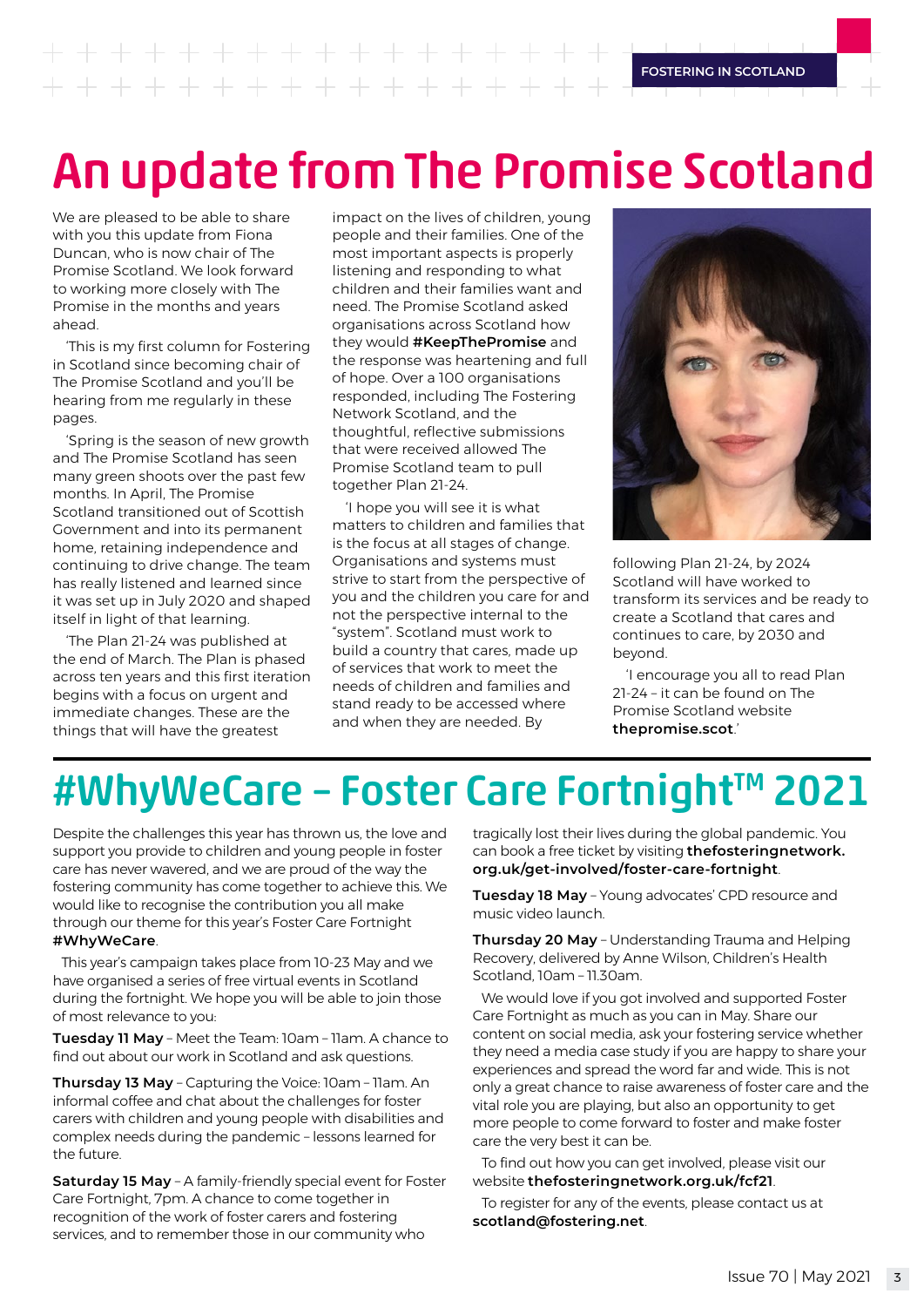# Young advocates update– eLearning module for educators

Our young advocates have done a fantastic job of working with us and Children in Scotland to create an online eLearning module for educators in Scotland. It has been designed to raise awareness of care experience within educational settings with the aim of reducing stigma for care experienced children and young people.

The main body consists of excerpts from Sam's diary. Sam is a care experienced young person who identifies as gender neutral and is referred to as their preferred pronouns 'they/them/their'. Sam makes their journey through primary, secondary and higher education. Their experiences consist of composite stories taken from lived experiences shared by young people, foster carers, educators, social workers and other professionals. Paintings, drawings, digital art and poetry created by the young advocates bring the diary to life and encourage emotive responses. Opportunities to reflect and hear suggestions from people we spoke with are part of the journey.

Other creative aspects include a song and music video created by the young advocates and a digital and virtual reality 'Tree of Positive Change' which captures a selection of voices highlighting positive changes for care experienced young people in education in Scotland.

We are excited to be launching this moving and inspirational resource as part of Foster Care Fortnight<sup>™</sup> in May. **#WhyWeCare** 

**An example of a piece of digital art and written description by one of our young advocates, Rosie Campbell, is included in the eLearning module.** 

**This drawing depicts a young child holding a balloon, their hopes and aspiration for a home reflected within. As a balloon is let go, it can be frightening at first as we don't know where it can go. But it rises higher and higher, if it reaches high enough, we can even reach the stars.** 



## Watch this space!

We have in the past run open days in the Glasgow office to allow new social workers, new staff in fostering services, new supervising social workers and student social workers to visit and find out what we do at The Fostering Network.

This has not been possible over the last year and looks unlikely for some time, however we would like to offer an online open house via Zoom. It's a chance to meet the team and find out about our projects and campaigns, the Fosterline Scotland service and your membership benefits.

To register your interest, please email **scotland@fostering.net** or call **0141 204 1400**. We will announce a date and send invitations in the coming weeks.

## Funding success

Moving On: Supporting Positive Transitions is a twoyear project funded by the National Lottery Community Fund. It aims to provide support both to children to help them stay in contact with a foster family after they have left their care, and to foster carers and their own children when a child moves on. We look forward to starting this exciting new piece of work in July.

We have also recently received funding from The Promise Partnership which will enable us to work more closely to implement the recommendations from the independent care review. The new post of implementation manager will help us to achieve this.

For more information, please email Sara Smith at **scotland@fostering.net**.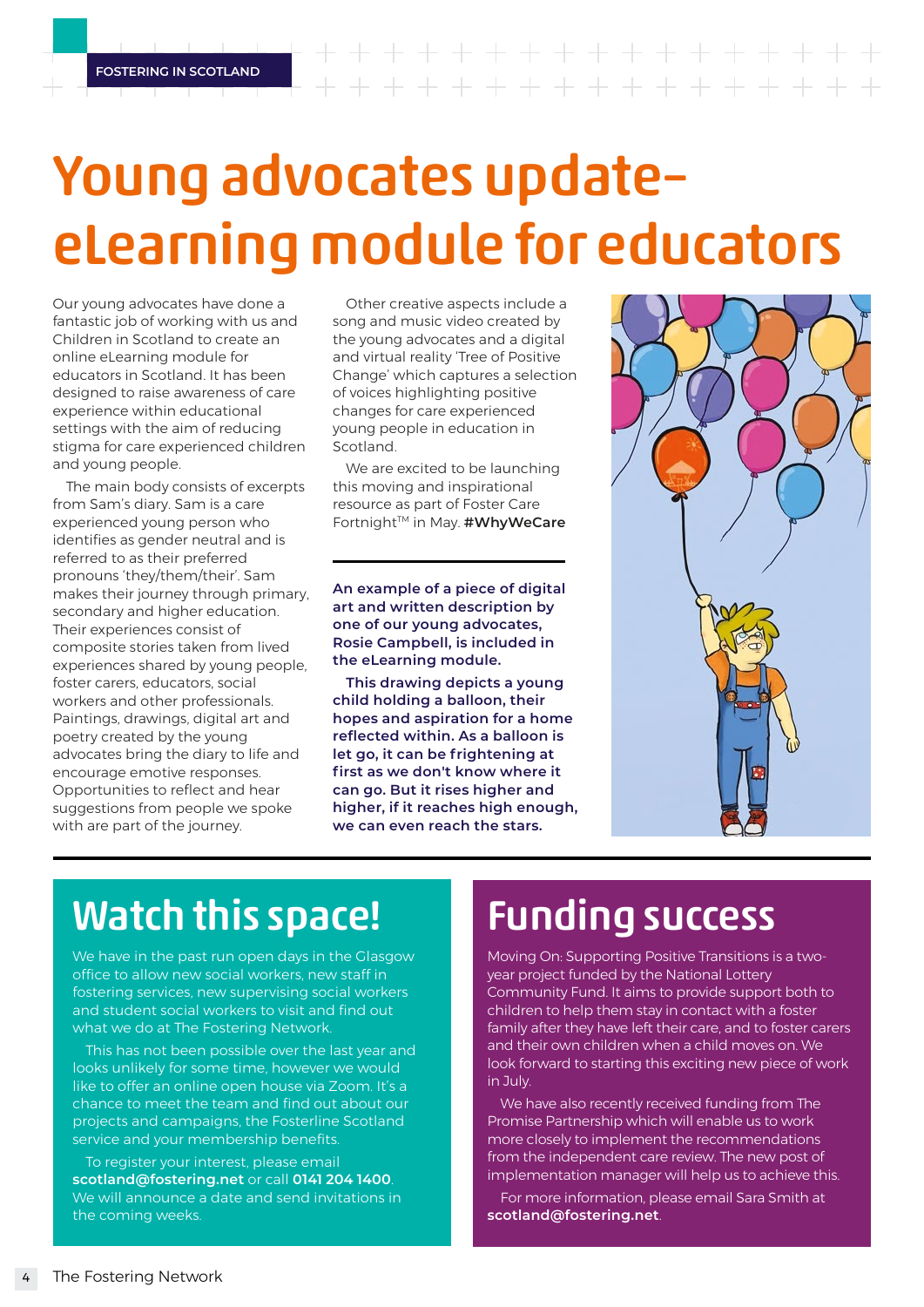# **FOSTERING IN SCOTLAND**

# Mockingbird in Scotland

It's an exciting time for the team at Barnardo's Scotland Fostering Edinburgh and The Fostering Network's Mockingbird programme. January 2021 saw the launch of the first Mockingbird constellation in Scotland.

Mockingbird, led by The Fostering Network, delivers sustainable foster care. It is an evidence-based model structured around the support and relationships an extended family provides. The model nurtures the relationships between children, young people and foster families, supporting them to build a resilient and caring community.

Alma Cope, operations manager at Barnardo's Scotland Fostering Edinburgh, led the implementation of Mockingbird in the Edinburgh service and shared her excitement following the first two months of the constellation being up and running. 'We are delighted to be leading the way by being the first fostering provider in Scotland to adopt the Mockingbird model. We are also the first Barnardo's service UK wide to have taken the lead on this. To have launched this new initiative during a pandemic is a huge achievement for the children, the foster carers and staff who made it happen. I am so incredibly proud of their efforts and I look forward to seeing this model grow stronger. Early indications have been very encouraging with carers avoiding placement breakdown and starting to feel connected and able to seek support from one another as well as the service.'

Tanya, an experienced foster carer of some 10 years and Barnardo's Scotland Fostering Edinburgh's first Mockingbird hub carer said, 'We hope to empower families to support each other and overcome problems before they escalate, but more so see children thrive and build long lasting relationships.'

If you would like to know more about Mockingbird please contact **Mockingbird@fostering.net**. If you would like to hear more about how Mockingbird is working in Barnardo's Scotland please contact





#### **FamilyPlacementService@barnardos.org.uk**.

## Capturing the Voice of disabled children and young people

How do we ensure that the voice of disabled children and young people is heard during their time in foster care and into Continuing Care or adult services?

We are looking to explore this issue further with foster carers and supervising social workers in terms of what plans are in place, what has

worked well during Covid-19 and how The Fostering Network can better support them in the future?

This very important project has been put on hold due to Covid-19 restrictions and the pressures people are experiencing during lockdown. As we are now coming out of lockdown and the vaccine is being rolled out, we are intending to restart this project in June.

We are looking to meet online and we have a number of foster carers already wanting to engage, but we need more. We are hosting an introductory meeting on Thursday 13 May, 10am until 11am. If you would like to join us for this or future discussions, please get in touch by emailing **scotland@fostering.net** or calling on **0141 204 1400**.

Please register your interest so we can plan future dates.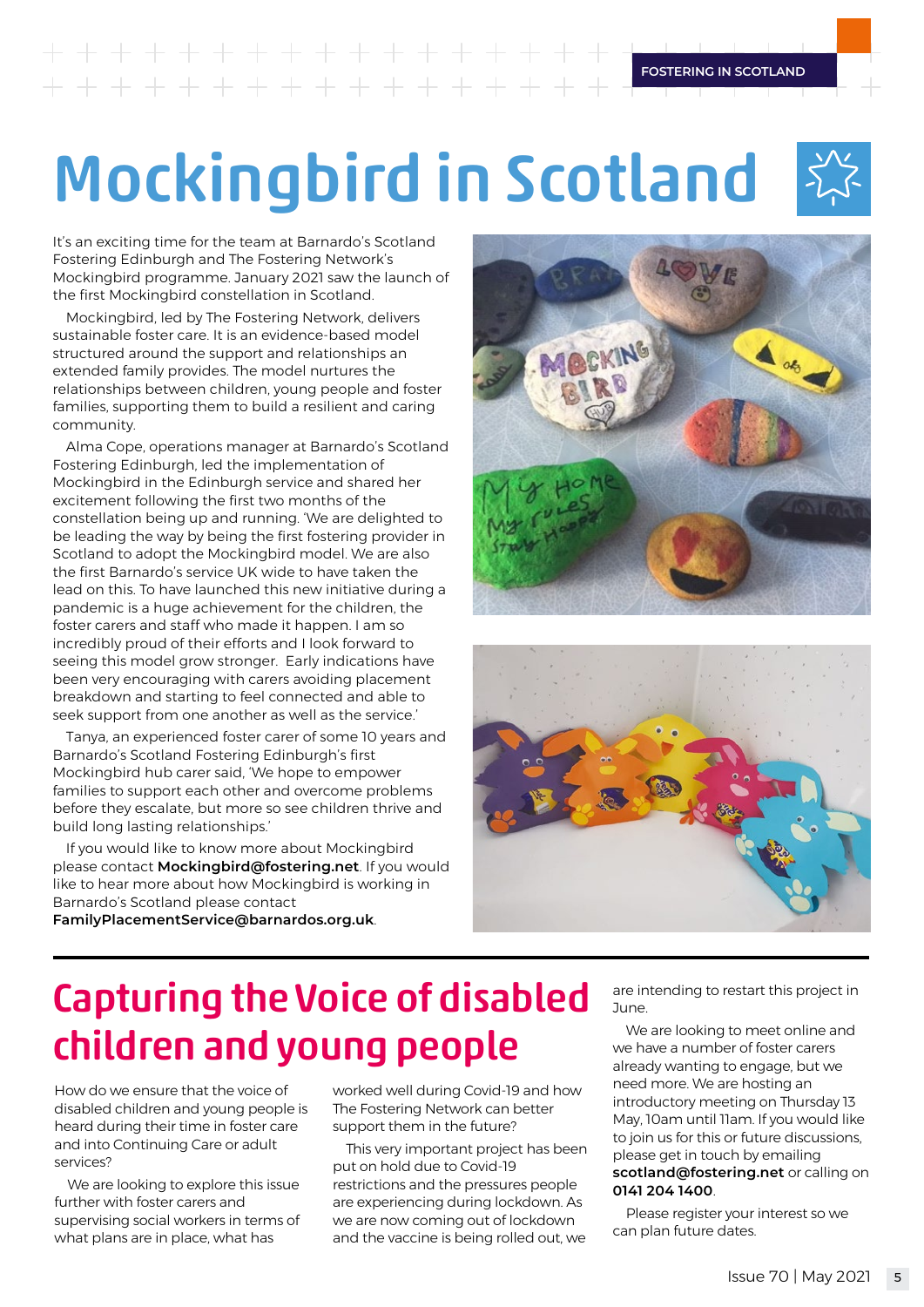#### **FOSTERING IN SCOTLAND**

# Fosterline Scotland update





**Hello everyone,** we hope this reaches you well.

In our last newsletter, our legal team Levy & McRae wrote about the legal support they offer in the event an allegation is made against you. When an allegation is made this often causes a huge amount of stress and worry. We are hearing from foster carers who are feeling isolated and unsupported; they face uncertainty of what will happen



during and after the outcome of an allegation. One foster carer told us she was 'made to feel like she had committed a crime.' This can become stressful and difficult to manage.

Please know that Fosterline Scotland is here to help you, so don't hesitate to give us a call anytime for advice and support. If our operating hours of Monday to Friday, 10am-4pm, are not suitable we can arrange to call you

outwith these hours by appointment. In addition, if you feel you are not able to cope and need to chat with someone for additional support, please contact our stress support helpline on **01384 889 549**, 9am-5pm, Monday to Friday.

The Fostering Network also runs a Managing Allegations Against Foster Carers training course which includes input from our solicitors. This can be purchased by fostering services as an in-house course. Please get in touch for more information.

You can also read through the guidance The Scottish Government has produced: **[gov.scot/](http://gov.scot/publications/managing-allegations-against-foster-carers-approved-kinship-carers-agencies-respond) [publications/managing](http://gov.scot/publications/managing-allegations-against-foster-carers-approved-kinship-carers-agencies-respond)[allegations-against-foster-carers](http://gov.scot/publications/managing-allegations-against-foster-carers-approved-kinship-carers-agencies-respond)[approved-kinship-carers](http://gov.scot/publications/managing-allegations-against-foster-carers-approved-kinship-carers-agencies-respond)[agencies-respond](http://gov.scot/publications/managing-allegations-against-foster-carers-approved-kinship-carers-agencies-respond)**.

**Thanks** Mirren and Julie.

Fosterline Scotland **TR** 0141 204 1400 fosterlinescotland@fostering.net

## Training update – courses now online!

*'We had a great session today! It has been very helpful and encouraging to know that what we are doing is in the right direction for the children. Even social workers are learning as they go as well, it's been lovely to hear their side of things. Thank you.'*

#### **Foster carer, Life Work training course**

Our training programme is now running successfully online, with the added benefit that you don't need to leave your home!

Don't miss out on our upcoming Zoom courses:

#### **Men Who Foster**

Wednesday 2 June 2021 £102 plus VAT for members and £204 for non-members

#### **The Skills to Foster: Train the Trainers**

Wednesday 22 September, Tuesday 28 & Wednesday 29 September 2021

£395 plus VAT for members and £790 for non-members

Our popular Skills to Foster: Train the Trainers course is now also available to be purchased by fostering services as an 'in-house' course, in addition to our other courses: Moving Into Adulthood, Life Work, Moving On and the Role of the Supervising Social Worker. Do get in touch if you would like more information on this, and keep an eye on our website for future dates as they become available.

To book a place on one of our courses, or to find out more about purchasing an in-house course, please call Joy Crawford on **0141 204 1400**, email **scotland@fostering.net** or visit **[thefosteringnetwork.org.uk/events](http:/thefosteringnetwork.org.uk/events)**.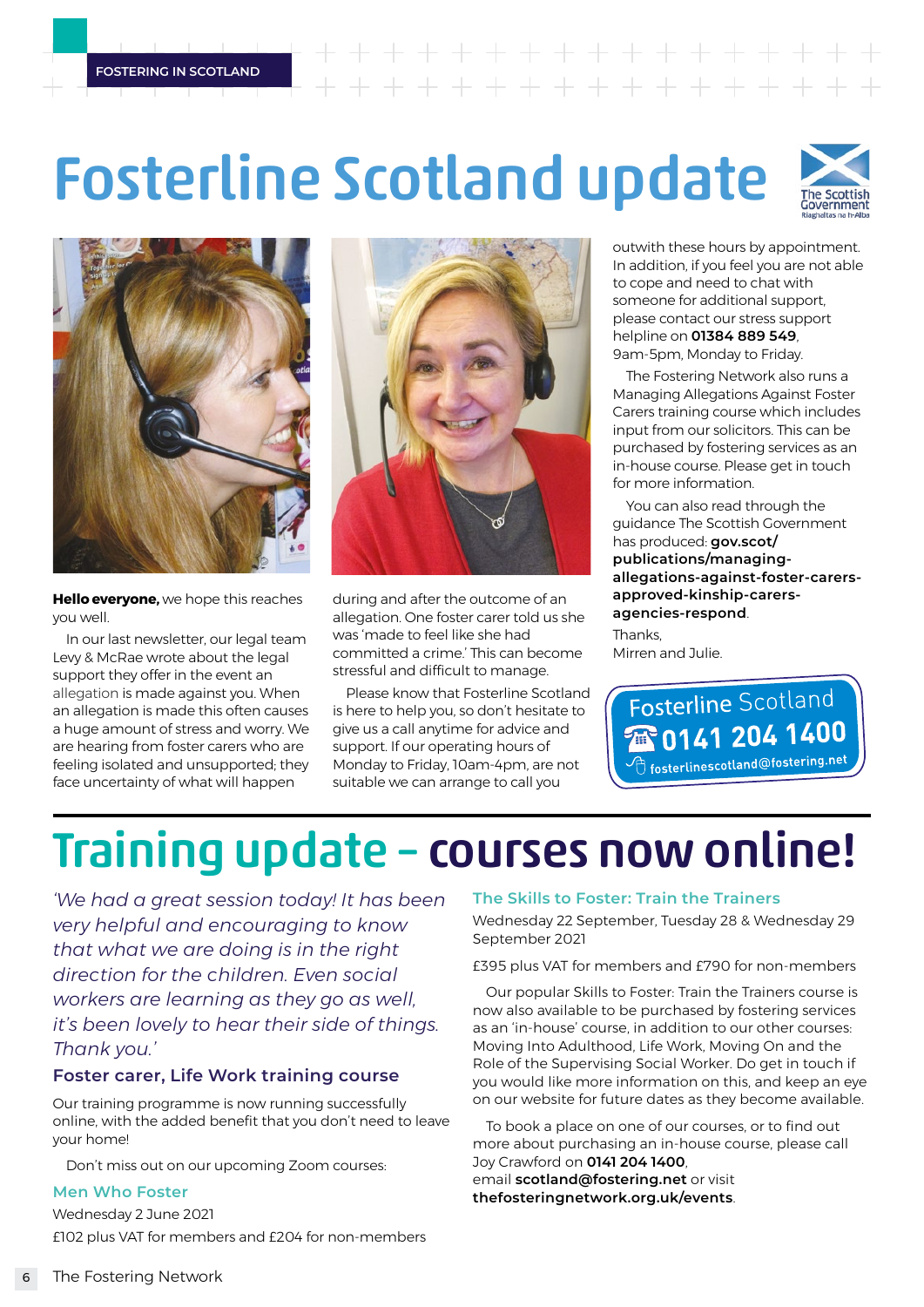**FOSTERING IN SCOTLAND**  $+ + + + + +$ 

# Webinars with Children's Health Scotland – join us now!

We are pleased to be working with Anne Wilson, head of development at Children's Health Scotland, once again to offer you the opportunity to join the following free webinars for foster carers:

#### **Understanding Trauma and Helping Recovery**

Foster carers may find it hard to understand their children's behaviours - running away, locking themselves in their rooms, becoming violent (especially just now in lockdown). It can help to understand that these may go back to a child's experiences early in life, and something in their present has triggered that trauma memory. The behaviour is a reaction to this.

'We will look at what trauma is and where it comes from and while there are no magic bullets, we will talk about some approaches to support children who are affected by developmental trauma and/or resurfacing trauma'.

The session will explore children's challenging behaviour as a result of early life trauma and discuss some practical approaches to support children who are affected.

The free session will take place on Thursday 20 May 2021, 10am until 11.30am. To register, please email **scotland@fostering.net**.

#### **Adolescence Matters - a webinar for foster carers**

Adolescence Matters for Young People in Foster Care will take place over two sessions, with some resources to read in between the sessions. This is an opportunity for carers to reflect on what adolescence is, some of the specific challenges

associated with this period, and why it is sometimes more challenging for care experienced young people.

Adolescence is a difficult time for all young people as they navigate the path to becoming independent while also struggling with conflicting emotions as they strive to form attachments to their carers. This workshop will explore how foster carers can best support young people through the sturm und drang (storm and stress) of this period.

Session one will take place on Tuesday 1 June 2021 from 10am until 11.30am, and session two will take place on Tuesday 8 June from 10am until 11.30am. To register for these free sessions, please email us at **scotland@fostering.net**.

**Children's Health Scotland** Promoting the healthcare rights and needs of children and young people

Getting creative in lockdown

We are delighted to share with you the creative time one foster family has been having during lockdown:

'When Katie returned to school in August, she was really worried about catching Covid-19 in school and bringing it home to me as I was high risk. We had been keeping her busy doing art and crafts and making light up bottles for Christmas but we were buying the decals to stick on online.

'I decided to look into buying a cricut machine that would enable us to make so many different things and keep Katie's stress and worry levels as low as we could. Learning to use the machine was like going into a rabbit hole, the ideas of things to make were endless and we spent hours together scrolling through FB groups and Pinterest.

'This started as a hobby but before long people were seeing photos of what she had made on FB and started to buy from her. It started at Christmas with Rudolph chocolate ball holders of which she sold 130 at £1 each so you can imagine how delighted she was to realise people liked what she made and were buying lots from her. It was a great confidence boost for her.

'Katie is now saving up to buy the machine that cuts wood, metal and engraves which would allow her to learn to make new things.

'She also donated £40 of shopping to our local food bank as she remembers growing up with very little food and wanted to give something to help others who are struggling.

'Needless to say, we are very proud of her.'